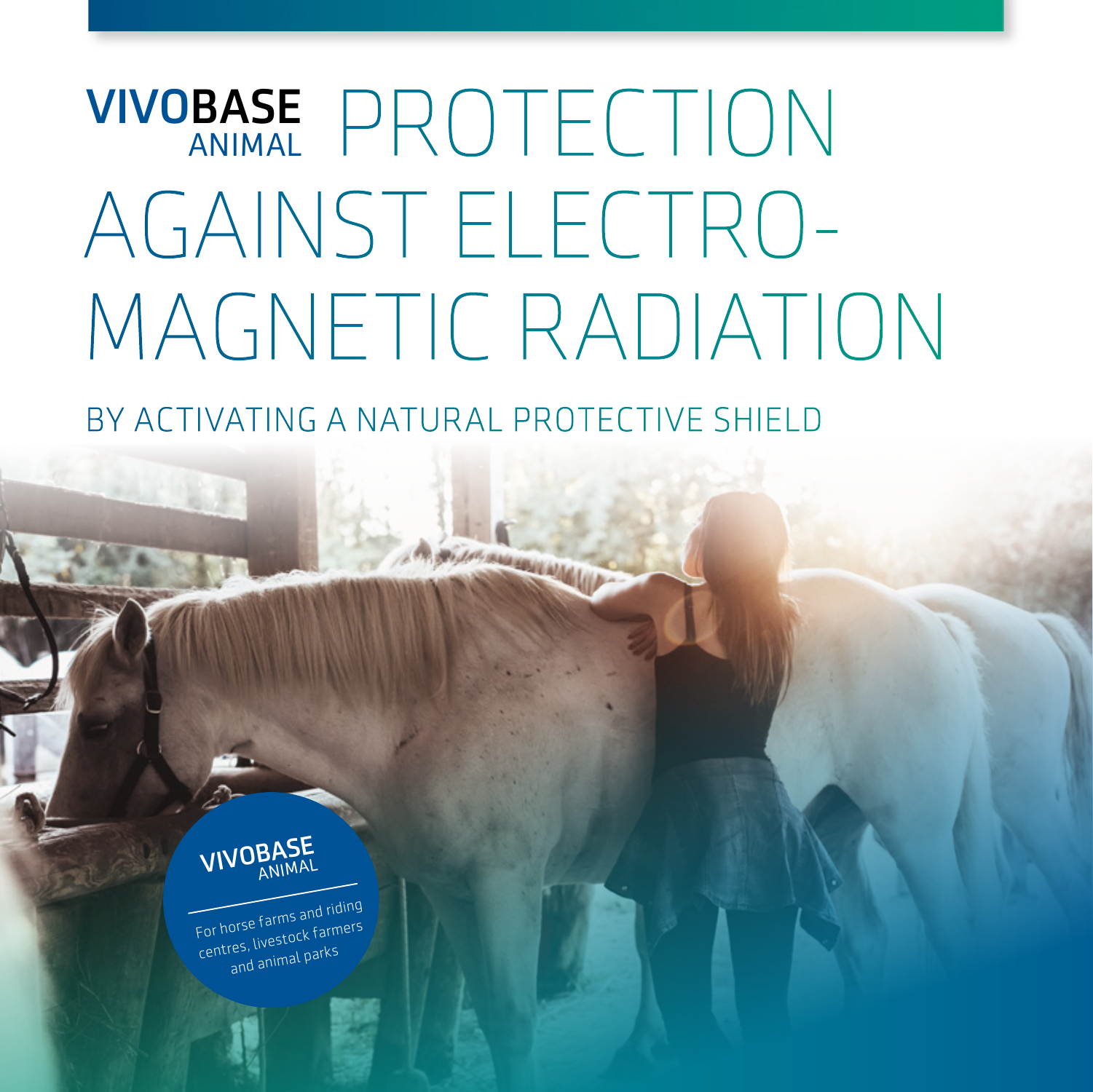## VIVOBASE PROTECTS ALL LIVING BEINGS AGAINST ELECTROMAGNETIC RADIATION BY ACTIVATING A NATURAL PROTECTIVE SHIELD

### For horse farms and riding centres, livestock farmers and animal parks

Due to rapidly increasing technological progress, pollution of the environment due to electrosmog is becoming an ever more important issue. In our view, electromagnetic radiation caused by, for example, cell towers, GPS, microwaves, Bluetooth, Smart Home, mobile phones, DECT telephones and WLAN, has massive effects on the health of all living creatures. The progressive technologisation in and on stables and livestock sheds, e.g. through electronically controlled horse walkers, milking robots and automatic feeders, also increases electrosmog pollution for humans and animals. Because of their generally central location in big cities, animals in animal parks and zoos are exposed to high electric smog levels. Many scientists and doctors see possible connections between damage to health and electromagnetic radiation (see the International Doctors' Appeal\*). The hearts and brains of humans and animals

are controlled and regulated by internal pulses of bioelectricity. When we are exposed to artificial electromagnetic fields, this can have a fundamental effect on biological processes in our bodies. The danger to living creatures from electromagnetic radiation remains a controversial subject of debate. Everyone must reach their own conclusion on this question. A good overview of the current state of scientific knowledge concerning electromagnetic fields and their effects can be found on the website of the German Federal Office for Radiation Protection\*\*.

You will find information and studies on the effectiveness of VIVOBASE on our homepage www.vivobase.de.

\* http://freiburger-appell-2012.info/de/home.php \*\* http://www.bfs.de/DE/themen/emf/emf\_node.html

#### Physical behavior of water molecules using VIVOBASE



With VIVOBASE protection: the body is shielded against electro smog and earth radiation. VIVOBASE generates an electrostatic field, which is able to align water molecules within the body that creates a protective wall against the radiation.



Without VIVOBASE protection: electromagnetic rays can penetrate the body unopposed.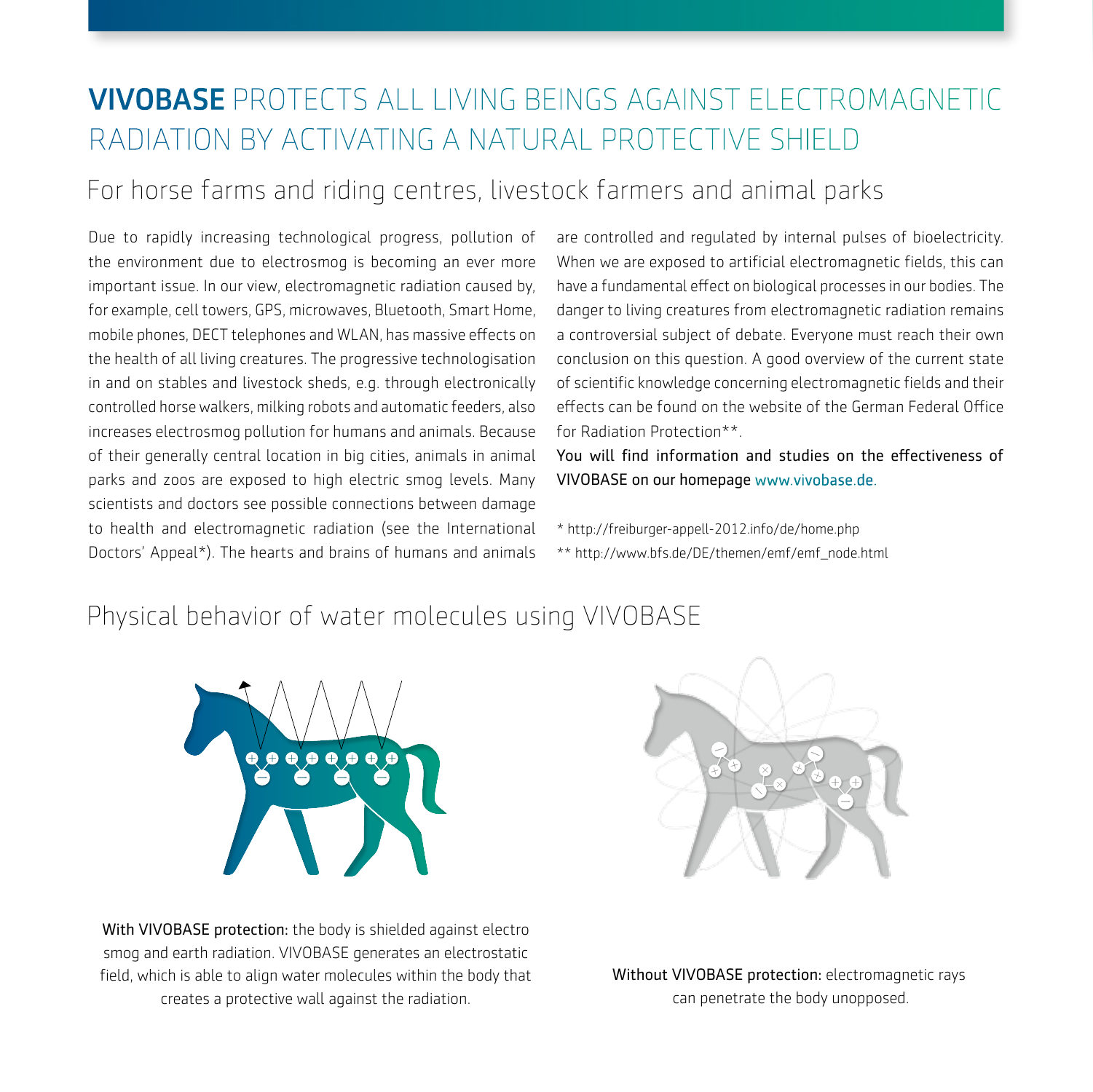



## VIVOBASE ANIMAL

VIVOBASE ANIMAL protects the bodies of humans and animals against electrosmog by activating a natural protective shield. VIVOBASE ANIMAL is available as a thief proof and splash proof wall mounted device.

#### Application:

- › in horse stables and livestock sheds
- › in riding centres and riding halls
- › in animal parks and zoos

#### Range:

approx. 40 m (radius), through walls and ceilings